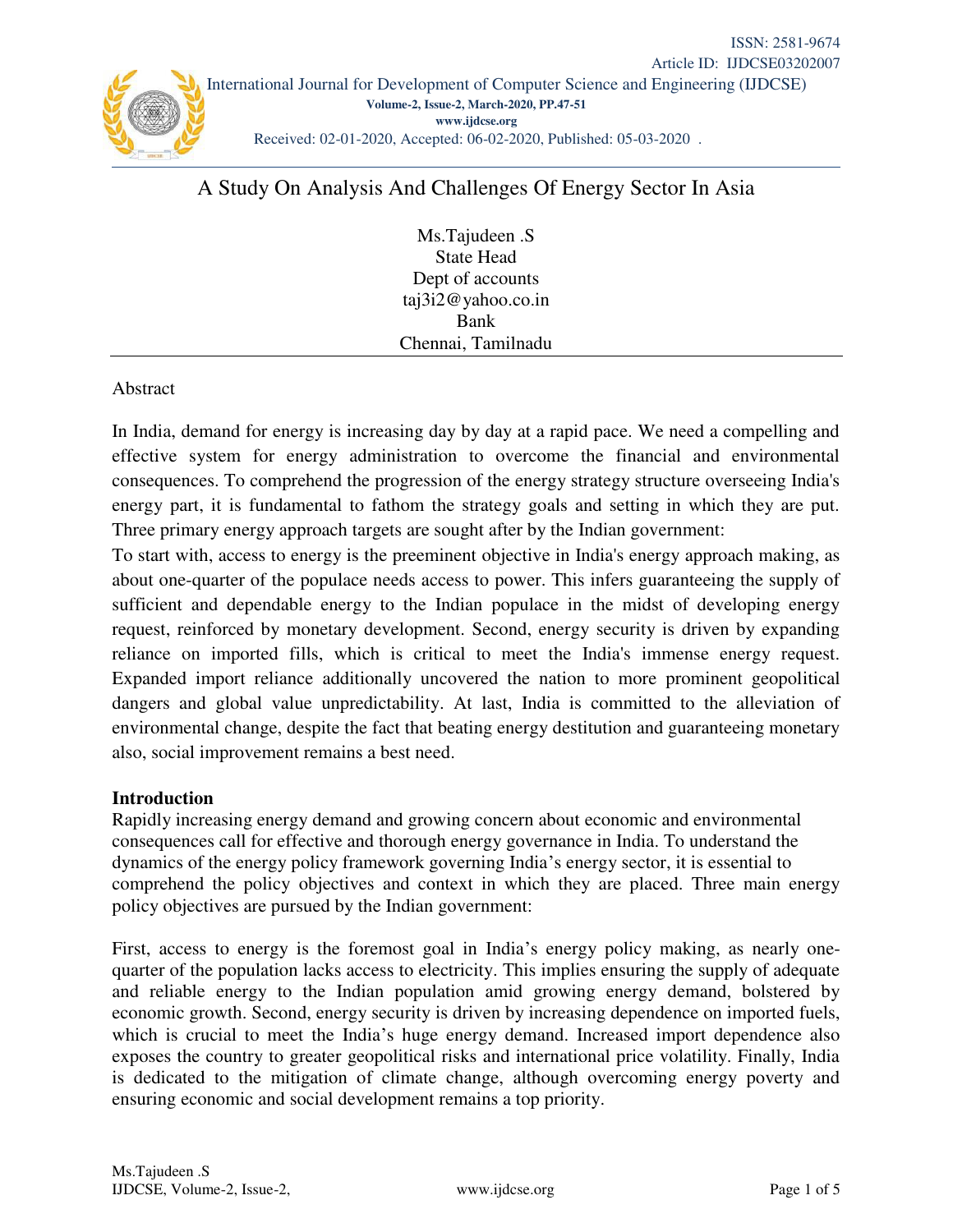Fulfilling all three objectives is not an easy task, as they can stand in conflict with one another. For example, supplying an affordable and considerable amount of energy using low-cost energy fuels, primarily coal, potentially undermines efforts to tackle climate change and local pollution. Pursuing the utilisation of domestic resources and promoting indigenous energy technologies could help enhance energy security in the long term, but does not solve India's energy problems in the short term.

This paper provides a comprehensive overview of India's energy sector and identifies challenges towards achieving the country's energy objectives. The paper is comprised of nine Chapters. Chapters 1, 2 and 3 provide the basic understanding of India's political economy, overarching energy policy framework and key features of India's energy sector as a whole. Chapters 4 to 8 focus on individual fuel sectors: power, coal, oil and gas, renewables and nuclear. These chapters describe how each fuel sector contributes to India's energy objectives and discusses pressing issues currently facing these objectives. The comparison of the IEA World Energy Outlook 2011 scenarios and the Indian government's projections in these chapters show how differently India's energy future can evolve based on different assumptions and circumstances. Finally, Chapter 9 discusses key energy challenges that are appearing across individual energy sectors and that are closely inter-linked with one another, pulling together the issues identified in previous chapters.

This Chapter especially aims to offer a strategic perspective into India's energy sector as a whole.

Analyses and data in this paper benefited from two IEA flagship publications: the World Energy Outlook (WEO) 2011 and Energy Technology Perspectives (ETP) 2010, as well as two Indiaspecific

working papers: Technology Development Prospects for the Indian Power Sector and Energy Transition for Industry: India and the Global Context. IEA data is used as a basis for historical trends and current status, and for international comparison. This paper also used the latest official data and figures that were publicly available by the Indian government at the time this paper was written.1

The impact and importance of India's energy policy in an integrated and interdependent global energy market is without question. A strong and sustainable energy sector in India is crucial to maintain the vibrancy of the Indian economy. This is also essential to the prosperity of the global economy.

#### **Political system**

The country, thus, has emerged as one of the most dynamic economic powers in the world. Yet there exist contradictions and complexities that posit considerable challenges to grasp the reality of India: a democratic political system co-existing with an economy with traces of socialism and a widening income gap between urban and rural areas as well as among states. This section presents a brief introduction of India's political-socio-economic landscape, aiming to provide insights into India's energy sector and the context of its energy issues.

#### **Economic development**

With nominal gross domestic product (GDP) of USD 1 847 billion, India was the tenth largest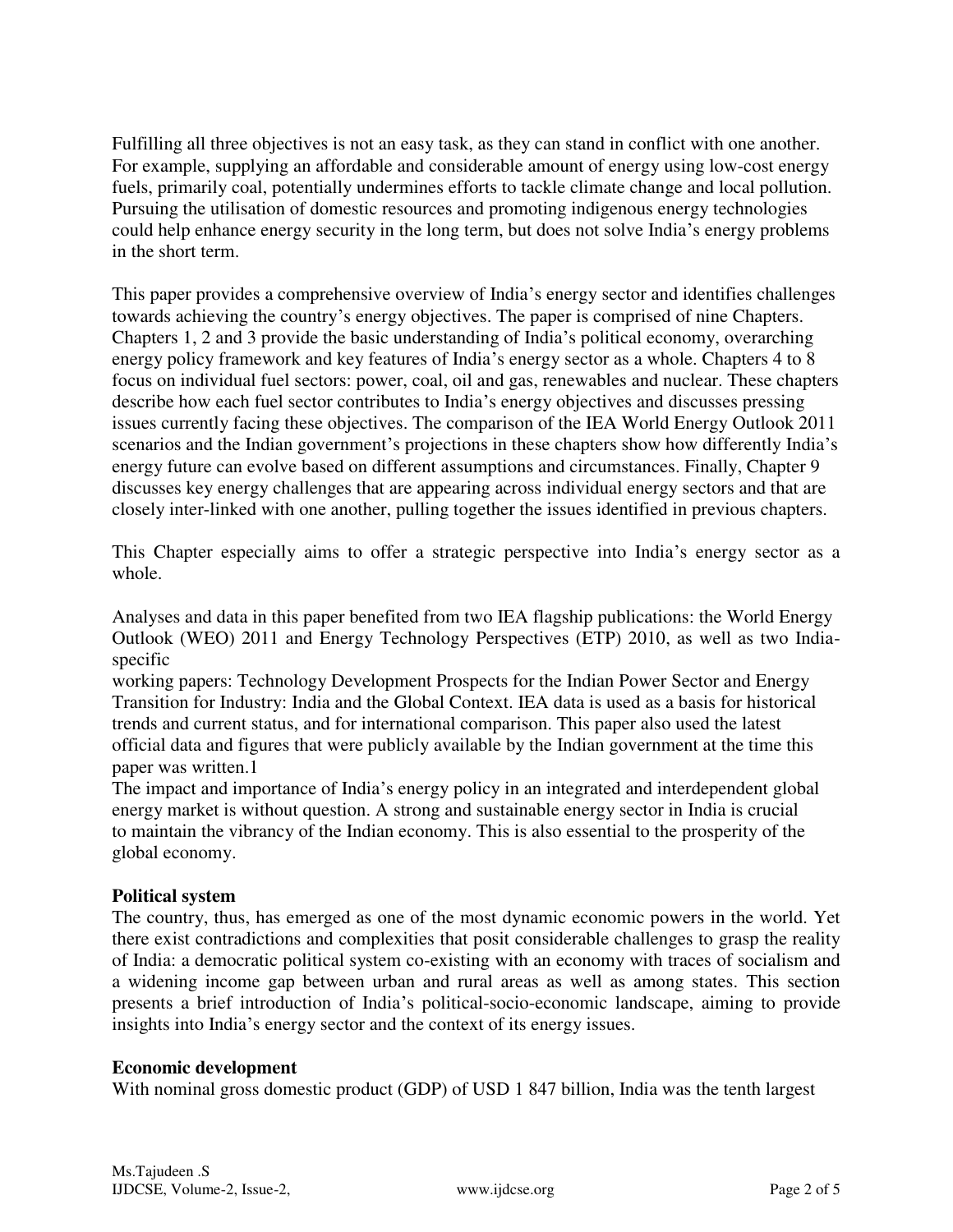economy in the world in 2011. In terms of purchasing power parity (PPP), with constant 2005 USD 3 976 billion, India ranked third after the United States and China in 2011. However, India's nominal per-capita income of USD 1 489 remained much lower than other large economies.

For example, it was less than one-third of China's per-capita income of USD 5 430 in 2011 (WDI, 2012).

The Indian economy is moving towards a free market economy, albeit with remaining traces of a socialist economic model. Inspired by the Soviet Union, after independence Indian policy makers infused many socialist elements into the Indian economy, including central planning, large public sectors, an import substitution approach and strict government regulations, which led to high inefficiency in the economy. Indian economic growth stagnated around 3.5% to 4% per year until major economic reforms commenced in 1991 (PC, 1995). The economy has increased at an average rate of approximately 7% since 2000. Amid the global economic recession in 2008, the Indian economy quickly rebounded and grew over 9% between 2009 and 2010.

In a series of economic reforms implemented throughout the 1990s and 2000s, the most significant is the industrial reform, or often-called New Economic Policy, effectuated in 1991. Amid India's balance of payment crisis and following intervention by the International Monetary Fund (IMF), the Indian government released a "Statement on Industrial Policy", which led to: the abolishment of industrial licensing for all industries (except those specified4); the approval of foreign direct investment up to 51% foreign equity in high priority industries; the automatic permission for technology agreements related to high priority industries; reform and disinvestment of public sector enterprises; and, the amendment of India's anti-competitive law – Monopolies and Restrictive Trade Practices Act (MOI, 1991). Consequently, throughout the 1990s, privatization and deregulation of major state-owned industries, including telecommunication and airlines were implemented as well as the liberalisation of trade under the World Trade Organization. Export of Indian products and services was encouraged and the Special Economic Zones (SEZs) policy was announced in 2000 and enacted in 2005 to attract larger foreign direct investments to India. As a result, India's export value multiplied by ten times from USD 18 billion in 1990 to USD 178 billion in fiscal year (FY) 2009/105

#### **Social context**

Although there has been significant progress in human development through economic growth, India still has a long way to go. It ranked 134 out of 187 countries in the 2011 United Nations Human Development Index (HDI) because of poor performance in the education and health indicators (UN HDI, 2012). Recent rapid economic growth reduced the absolute number of people living in poverty, but failed to achieve a balanced economic growth between rural and urban areas. For instance, 37.2% of the national population and 42% of the rural population live below the poverty line (BPL) of USD 1.25 PPP, whereas 26% of the urban population is considered

BPL (UNDP 2011). The average urban monthly expenditure is nearly twice that of the rural level Considerable socio-economic imbalances exist among Indian states. For instance, state per-capita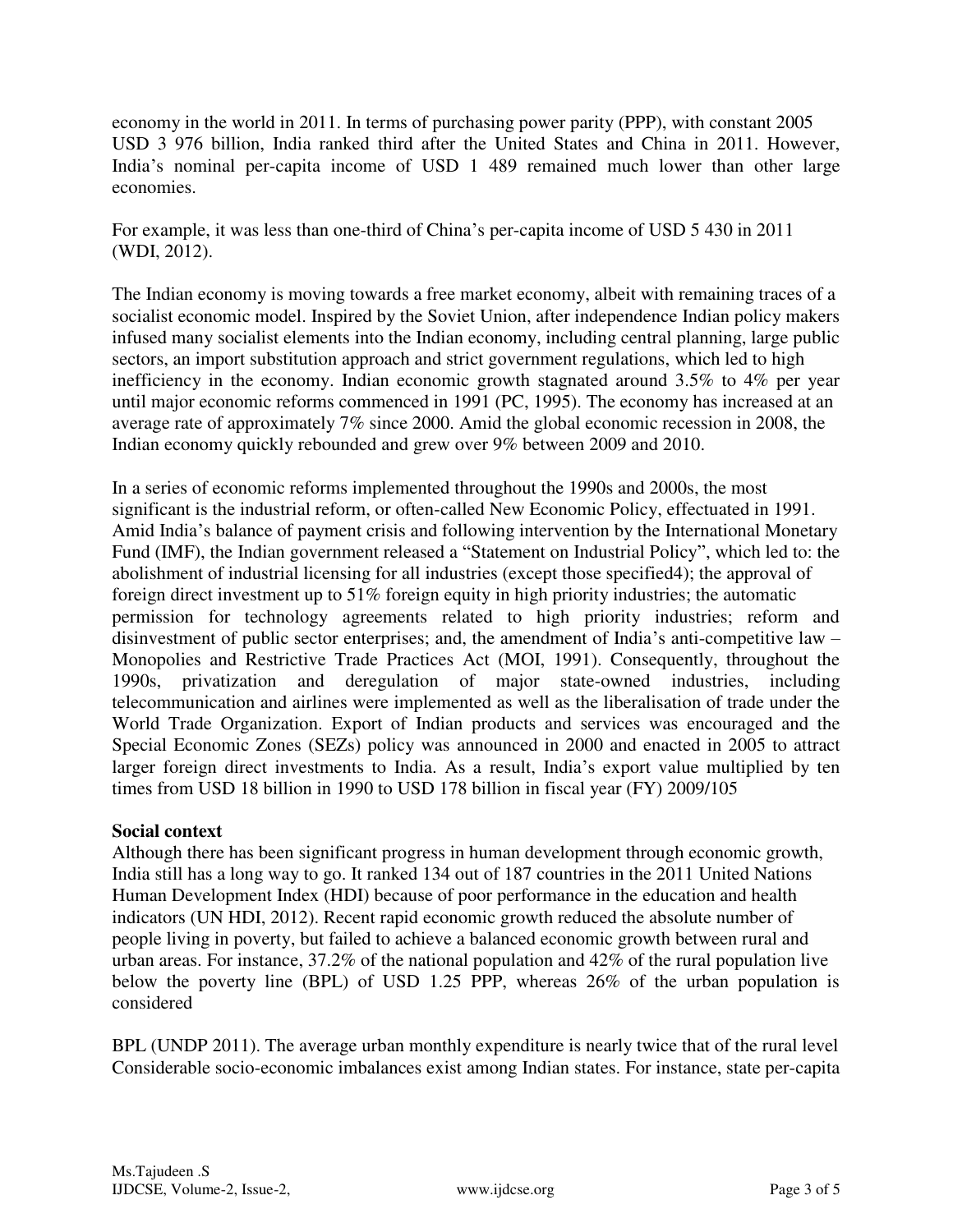income ranges from the richest state, Goa's INR (Indian rupees) 132 719 (≈USD 3 030), the richestMlarge state Haryana's INR 78 781 ( $\approx$ USD 1 670) to Bihar's INR 16 119 ( $\approx$ USD 340) (PIB, 2010a).

Maharashtra with a population of 112 million and GDP of INR 8.1 trillion ( $\approx$ USD 172 billion), accounts for 14.5% of India's total GDP. The state capital, Mumbai, is home to major banking, finance and insurance companies and the Bombay Stock Exchange is India's largest. Uttar Pradesh, located in the northern region, with 199 million population and GDP of INR 4.5 trillion  $(\approx$ USD 96 billion) accounts for 8.3% of national GDP. It has large textile and shoemanufacturing industries, although the majority of the population engages in agriculture. The six smallest states,

Meghalaya, Manipur, Nagaland, Arunachal Pradesh, Mizoram and Sikkim, are all located in the north-east region, and together contribute only 0.6% of national GDP.

# **2. Energy policy framework**

The Indian government as a whole plays an indispensable role in the energy sector through stateowned enterprises, public policy and market regulation, indirect guidance and personal networks.

To grasp the intertwined dynamics in India's energy policy framework, comprehending not only the individual role of each ministry and government agency but also their interaction and coordination with other energy players is essential. Furthermore, some of the main ideas and themes that drive energy policy discourse in India should be taken into consideration. This section provides India's energy policy context, institutional arrangements and key overarching policies for better understanding of the country's energy sector.

# **Policy context**

Understanding India's energy policy framework should begin by looking at policy contexts in which policy objectives and concepts are laid out. This will help to answer some of the questions about various decisions made by Indian policy makers. For instance, why has India adopted extensive subsidy programmes for energy products despite the fiscal burden? Why is India reluctant to actively participate in the international legal framework for climate change? How do Indian policy makers perceive rising dependence on imported energy and resulting greater exposure to geopolitical risks, and how do they try to address it? The policy objectives and concepts shed light on the rationales and motivations and eventually, energy policy making, which are to be discussed in the following chapters on the individual fuel sectors.

# **Nuclear sector**

India has had a long commitment to nuclear energy since the establishment of the Atomic Energy Commission in 1948 and the Department of Atomic Energy in 1954. India was one of the few countries to achieve the complete fuel cycle – from uranium exploration, mining, fuel fabrication and electricity generation, to reprocessing and waste management – by the 1970s. (Sethna, 1979).

The country's nuclear industry is viewed with strong pride and considered an instrument to achieve "energy independence," "fossil fuel free future" or "self-sufficiency" (Kalam, 2011;